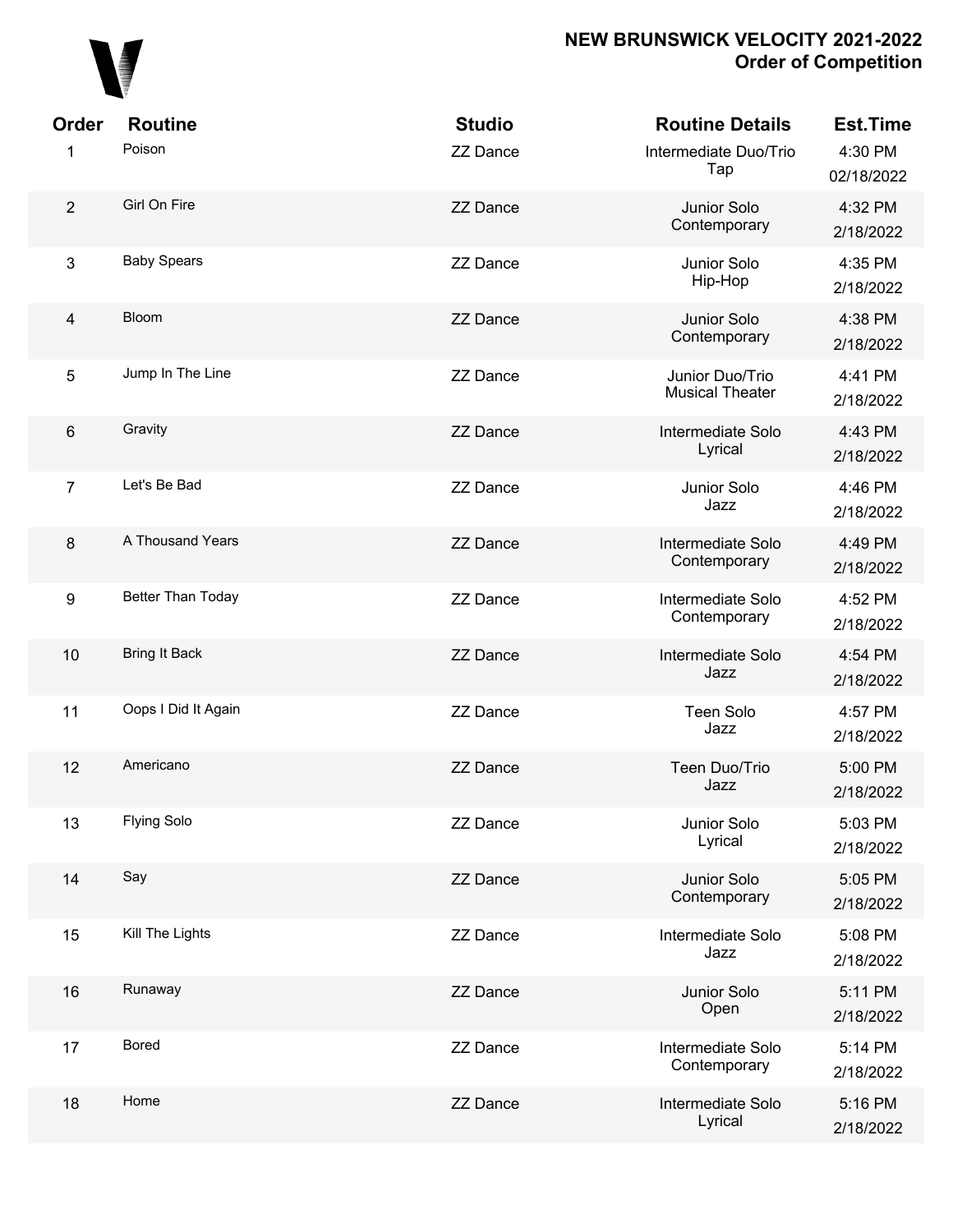

| Order | <b>Routine</b>      | <b>Studio</b>   | <b>Routine Details</b>                    | Est.Time             |
|-------|---------------------|-----------------|-------------------------------------------|----------------------|
| 19    | I Can Boogie        | <b>ZZ Dance</b> | Junior Solo<br>Jazz                       | 5:19 PM<br>2/18/2022 |
| 20    | I Can Do That       | <b>ZZ Dance</b> | Junior Solo<br>Tap                        | 5:22 PM<br>2/18/2022 |
| 21    | Another Day of Sun  | <b>ZZ Dance</b> | Junior Duo/Trio<br><b>Musical Theater</b> | 5:25 PM<br>2/18/2022 |
| 22    | Titanium            | <b>ZZ Dance</b> | Intermediate Solo<br>Contemporary         | 5:27 PM<br>2/18/2022 |
| 23    | Go The Distance     | <b>ZZ Dance</b> | Junior Solo<br>Lyrical                    | 5:30 PM<br>2/18/2022 |
| 24    | Over The Love       | <b>ZZ Dance</b> | <b>Teen Solo</b><br>Contemporary          | 5:33 PM<br>2/18/2022 |
| 25    | Sing                | <b>ZZ Dance</b> | Intermediate Duo/Trio<br>Tap              | 5:36 PM<br>2/18/2022 |
| 26    | <b>Finding Hope</b> | <b>ZZ Dance</b> | <b>Teen Solo</b><br>Lyrical               | 5:38 PM<br>2/18/2022 |
| 27    | Hands               | <b>ZZ Dance</b> | <b>Teen Solo</b><br>Lyrical               | 5:41 PM<br>2/18/2022 |
| 28    | Lovely              | <b>ZZ Dance</b> | Intermediate Solo<br>Contemporary         | 5:44 PM<br>2/18/2022 |
| 29    | Get It Girl         | <b>ZZ Dance</b> | Junior Duo/Trio<br><b>Musical Theater</b> | 5:47 PM<br>2/18/2022 |
| 30    | Fire And The Flood  | <b>ZZ Dance</b> | Intermediate Duo/Trio<br>Contemporary     | 5:49 PM<br>2/18/2022 |
| 31    | Chandelier          | <b>ZZ Dance</b> | Teen Solo<br>Contemporary                 | 5:52 PM<br>2/18/2022 |
| 32    | Wings               | <b>ZZ Dance</b> | Intermediate Duo/Trio<br>Jazz             | 5:55 PM<br>2/18/2022 |
| 33    | Spice Up Your Life  | <b>ZZ Dance</b> | Teen Solo<br>Jazz                         | 5:58 PM<br>2/18/2022 |
| 34    | I'll Be Seeing You  | <b>ZZ Dance</b> | <b>Teen Solo</b><br>Contemporary          | 6:00 PM<br>2/18/2022 |
| 35    | Hot Stuff           | <b>ZZ Dance</b> | Teen Duo/Trio<br>Jazz                     | 6:03 PM<br>2/18/2022 |
| 36    | Man Like You        | <b>ZZ Dance</b> | Teen Duo/Trio<br>Contemporary             | 6:06 PM<br>2/18/2022 |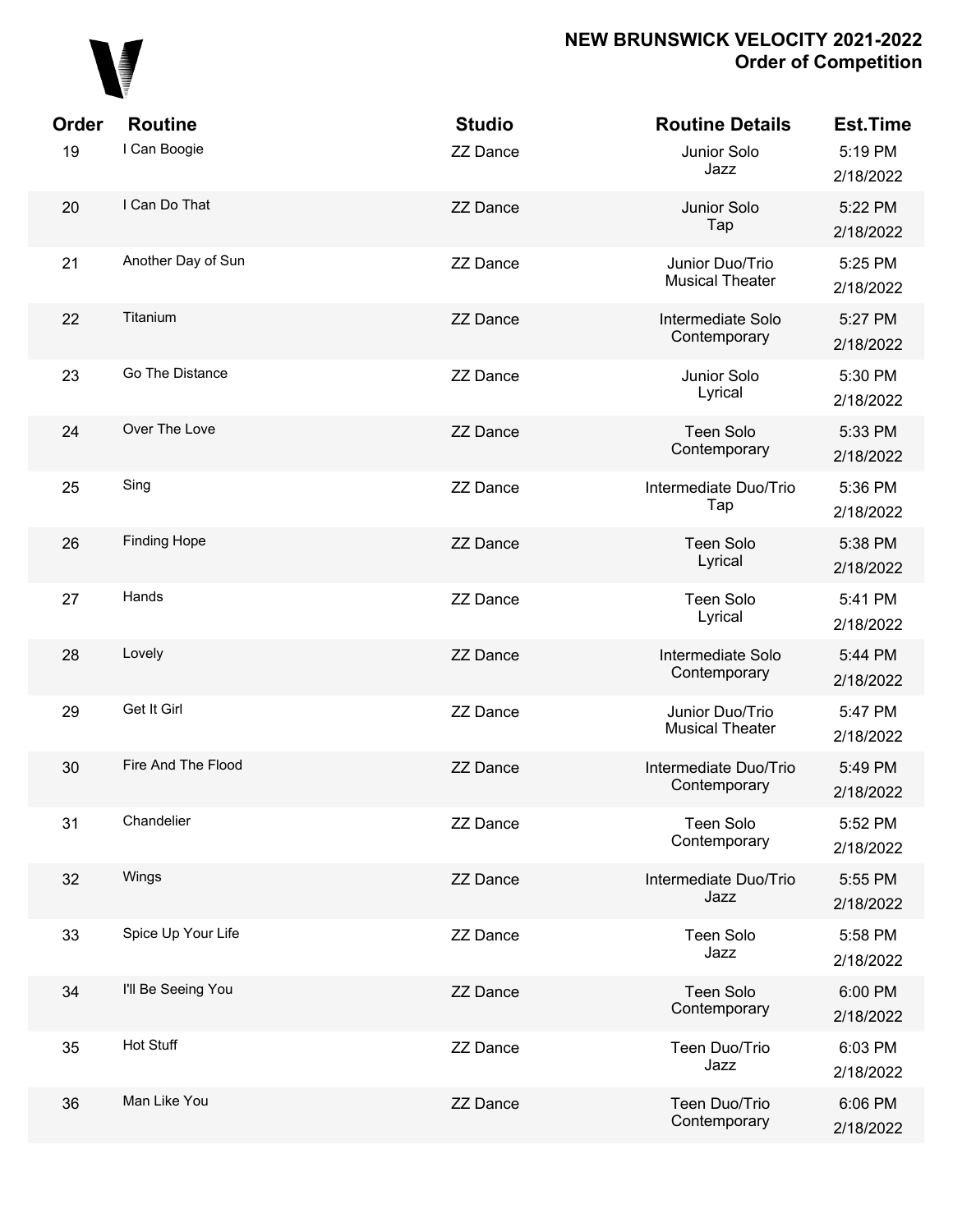

| Order | <b>Routine</b>                                       | <b>Studio</b>                     | <b>Routine Details</b>                    | <b>Est.Time</b>      |
|-------|------------------------------------------------------|-----------------------------------|-------------------------------------------|----------------------|
| 37    | <b>Bad Idea</b>                                      | <b>ZZ Dance</b>                   | Senior Duo/Trio<br><b>Musical Theater</b> | 6:09 PM<br>2/18/2022 |
| 38    | ** End of Block Schedule- 5<br><b>MINUTE BREAK**</b> | <b>VELOCITY DANCE CONVENTION</b>  |                                           | 6:11 PM<br>2/18/2022 |
| 39    | Tears of an Angel                                    | NJ Center Of Dance                | Junior Solo<br>Contemporary               | 6:16 PM<br>2/18/2022 |
| 40    | Warrior                                              | Limitless Performing Arts Complex | Intermediate Solo<br>Contemporary         | 6:18 PM<br>2/18/2022 |
| 41    | Sense of Home                                        | Lambarri Dance Arts               | Intermediate Solo<br>Contemporary         | 6:21 PM<br>2/18/2022 |
| 42    | The Seed                                             | Jill Justin Dance Alliance        | Intermediate Solo<br>Contemporary         | 6:24 PM<br>2/18/2022 |
| 43    | Willow                                               | Limitless Performing Arts Complex | Intermediate Solo<br>Contemporary         | 6:27 PM<br>2/18/2022 |
| 44    | Strong                                               | Jill Justin Dance Alliance        | Intermediate Solo<br>Contemporary         | 6:29 PM<br>2/18/2022 |
| 45    | Girl On Fire                                         | Spotlight On Dance                | Intermediate Solo<br>Contemporary         | 6:32 PM<br>2/18/2022 |
| 46    | Love Shack                                           | Spotlight On Dance                | Intermediate Solo<br>Jazz                 | 6:35 PM<br>2/18/2022 |
| 47    | Something New                                        | Jill Justin Dance Alliance        | Intermediate Solo<br>Jazz                 | 6:38 PM<br>2/18/2022 |
| 48    | Heads Will Roll                                      | Limitless Performing Arts Complex | Intermediate Solo<br>Jazz                 | 6:40 PM<br>2/18/2022 |
| 49    | Bom Bom                                              | Spotlight On Dance                | Intermediate Solo<br>Jazz                 | 6:43 PM<br>2/18/2022 |
| 50    | I'm The Greatest Star                                | Debra Sparks Dance Works          | Intermediate Solo<br>Jazz                 | 6:46 PM<br>2/18/2022 |
| 51    | Americano                                            | NJ Center Of Dance                | Intermediate Solo<br>Jazz                 | 6:49 PM<br>2/18/2022 |
| 52    | Raise the Roof                                       | Limitless Performing Arts Complex | Intermediate Solo<br>Jazz                 | 6:51 PM<br>2/18/2022 |
| 53    | Titanium                                             | Debra Sparks Dance Works          | Intermediate Solo<br>Lyrical              | 6:54 PM<br>2/18/2022 |
| 54    | Wake Up                                              | Spotlight On Dance                | Intermediate Solo<br>Lyrical              | 6:57 PM<br>2/18/2022 |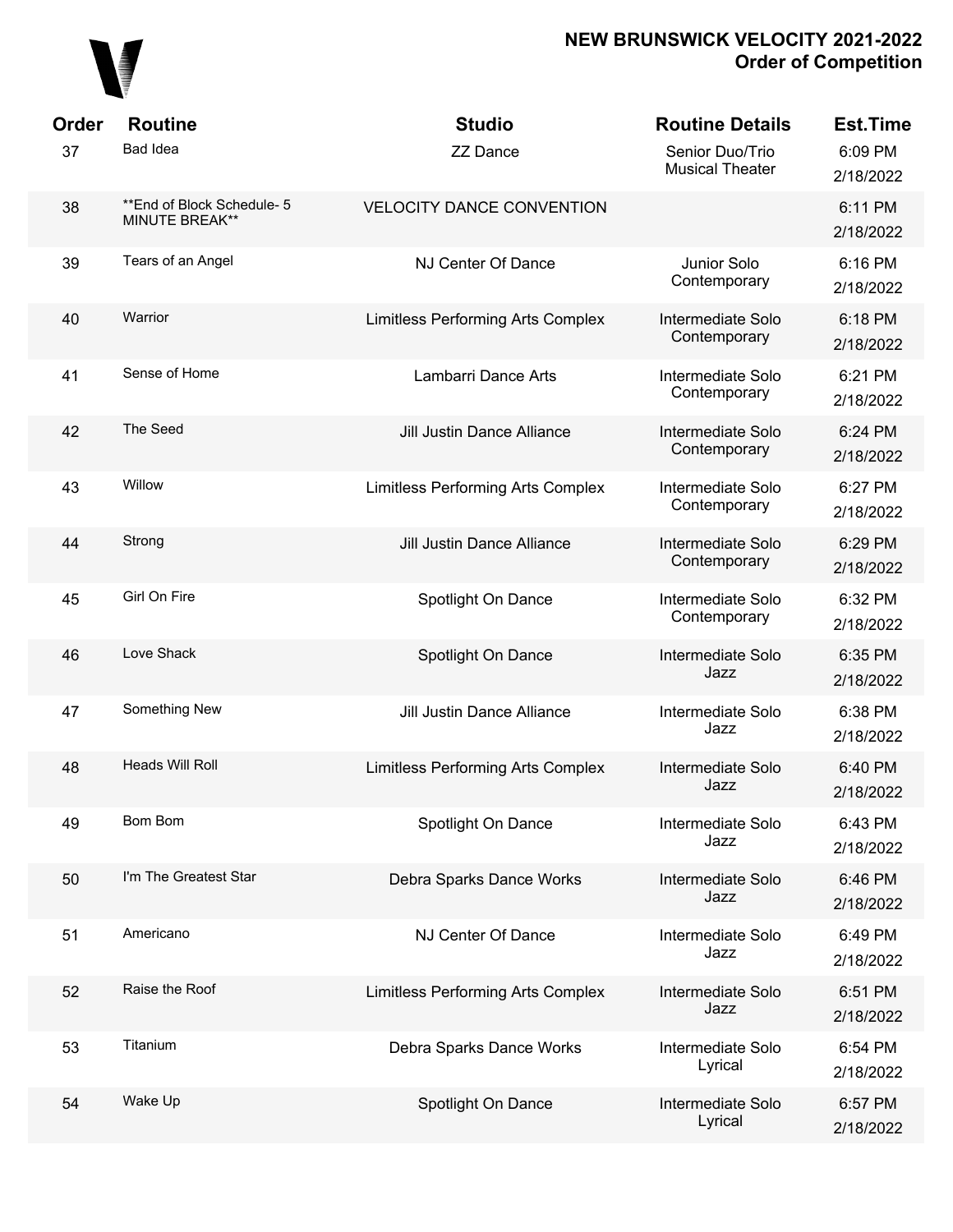

| Order | <b>Routine</b>             | <b>Studio</b>                            | <b>Routine Details</b>                          | <b>Est.Time</b>      |
|-------|----------------------------|------------------------------------------|-------------------------------------------------|----------------------|
| 55    | Music                      | <b>Elower-Sicilia Productions</b>        | Intermediate Solo<br>Lyrical                    | 7:00 PM<br>2/18/2022 |
| 56    | Listen                     | Danceland II School of Dance             | Intermediate Solo<br>Lyrical                    | 7:02 PM<br>2/18/2022 |
| 57    | The Secret Garden          | <b>Elower-Sicilia Productions</b>        | Intermediate Solo<br>Lyrical                    | 7:05 PM<br>2/18/2022 |
| 58    | I Get To Love You          | Debra Sparks Dance Works                 | Intermediate Solo<br>Lyrical                    | 7:08 PM<br>2/18/2022 |
| 59    | I'm A Star                 | <b>Jill Justin Dance Alliance</b>        | Intermediate Solo<br><b>Musical Theater</b>     | 7:11 PM<br>2/18/2022 |
| 60    | Don't Stop                 | <b>Elower-Sicilia Productions</b>        | Intermediate Solo<br>Tap                        | 7:13 PM<br>2/18/2022 |
| 61    | The Conductor              | <b>Jill Justin Dance Alliance</b>        | Intermediate Solo<br>Tap                        | 7:16 PM<br>2/18/2022 |
| 62    | Just A Girl                | <b>Elower-Sicilia Productions</b>        | Intermediate Solo<br>Tap                        | 7:19 PM<br>2/18/2022 |
| 63    | Spiderwebs                 | <b>Elower-Sicilia Productions</b>        | Intermediate Solo<br>Tap                        | 7:22 PM<br>2/18/2022 |
| 64    | White Flag                 | Limitless Performing Arts Complex        | Intermediate Solo<br>Open                       | 7:24 PM<br>2/18/2022 |
| 65    | ** 5 MINUTE JUDGES BREAK** | <b>VELOCITY DANCE CONVENTION</b>         |                                                 | 7:27 PM<br>2/18/2022 |
| 66    | I Want To Be A Rockette    | <b>Elower-Sicilia Productions</b>        | Intermediate Solo<br><b>Musical Theater</b>     | 7:32 PM<br>2/18/2022 |
| 67    | Concieted                  | Spotlight On Dance                       | Intermediate Solo<br>Hip-Hop                    | 7:34 PM<br>2/18/2022 |
| 68    | Dive                       | <b>Elower-Sicilia Productions</b>        | Intermediate Duo/Trio<br>Contemporary           | 7:37 PM<br>2/18/2022 |
| 69    | Poor Unfortunate Souls     | Jill Justin Dance Alliance               | Intermediate Duo/Trio<br>Jazz                   | 7:40 PM<br>2/18/2022 |
| 70    | Safe And Sound             | Perfect Pointe Performing Arts<br>Studio | Intermediate Duo/Trio<br>Lyrical                | 7:43 PM<br>2/18/2022 |
| 71    | Never Grow Up              | Limitless Performing Arts Complex        | Intermediate Duo/Trio<br>Lyrical                | 7:45 PM<br>2/18/2022 |
| 72    | I Got Rhythm               | <b>Elower-Sicilia Productions</b>        | Intermediate Duo/Trio<br><b>Musical Theater</b> | 7:48 PM<br>2/18/2022 |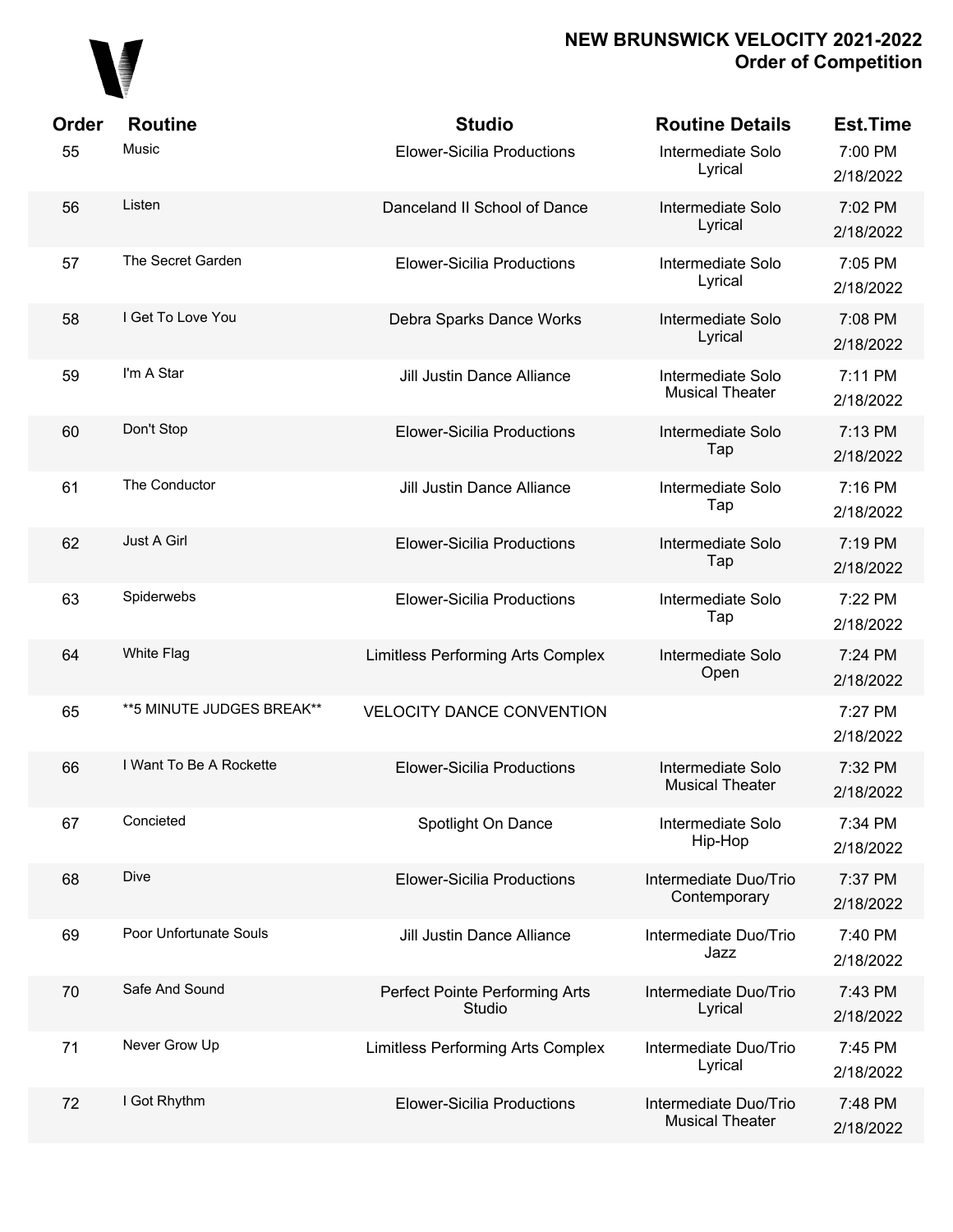## 

| Order | <b>Routine</b>         | <b>Studio</b>                            | <b>Routine Details</b>                          | <b>Est.Time</b>      |
|-------|------------------------|------------------------------------------|-------------------------------------------------|----------------------|
| 73    | We're In The Money     | Limitless Performing Arts Complex        | Intermediate Duo/Trio<br><b>Musical Theater</b> | 7:51 PM<br>2/18/2022 |
| 74    | Coming In Fast         | Spotlight On Dance                       | Intermediate Duo/Trio<br>Hip-Hop                | 7:54 PM<br>2/18/2022 |
| 75    | 12 Step                | Spotlight On Dance                       | Intermediate Duo/Trio<br>Hip-Hop                | 7:56 PM<br>2/18/2022 |
| 76    | Home                   | Jill Justin Dance Alliance               | <b>Teen Solo</b><br>Contemporary                | 7:59 PM<br>2/18/2022 |
| 77    | End Of The World       | Perfect Pointe Performing Arts<br>Studio | <b>Teen Solo</b><br>Contemporary                | 8:02 PM<br>2/18/2022 |
| 78    | <b>Static</b>          | Lambarri Dance Arts                      | <b>Teen Solo</b><br>Contemporary                | 8:05 PM<br>2/18/2022 |
| 79    | Fall Into Me           | Lambarri Dance Arts                      | <b>Teen Solo</b><br>Contemporary                | 8:07 PM<br>2/18/2022 |
| 80    | The Red Woman          | Lambarri Dance Arts                      | <b>Teen Solo</b><br>Contemporary                | 8:10 PM<br>2/18/2022 |
| 81    | 100 Degrees Celsius    | Jill Justin Dance Alliance               | <b>Teen Solo</b><br>Contemporary                | 8:13 PM<br>2/18/2022 |
| 82    | On Reflection          | Lambarri Dance Arts                      | <b>Teen Solo</b><br>Contemporary                | 8:16 PM<br>2/18/2022 |
| 83    | I Have No More Answers | Lambarri Dance Arts                      | <b>Teen Solo</b><br>Contemporary                | 8:18 PM<br>2/18/2022 |
| 84    | Enter Sandman          | Limitless Performing Arts Complex        | <b>Teen Solo</b><br>Contemporary                | 8:21 PM<br>2/18/2022 |
| 85    | She Wants To Move      | Spotlight On Dance                       | <b>Teen Solo</b><br>Jazz                        | 8:24 PM<br>2/18/2022 |
| 86    | <b>Little Bird</b>     | Jill Justin Dance Alliance               | <b>Teen Solo</b><br>Jazz                        | 8:27 PM<br>2/18/2022 |
| 87    | Melancholy Melody      | <b>Elower-Sicilia Productions</b>        | <b>Teen Solo</b><br>Jazz                        | 8:29 PM<br>2/18/2022 |
| 88    | Just Like Us           | Spotlight On Dance                       | Senior Small Group<br>Open                      | 8:32 PM<br>2/18/2022 |
| 89    | Gimme Gimme            | Jill Justin Dance Alliance               | <b>Teen Solo</b><br>Jazz                        | 8:35 PM<br>2/18/2022 |
| 90    | Orange Colored Sky     | Jill Justin Dance Alliance               | <b>Teen Solo</b><br>Jazz                        | 8:38 PM<br>2/18/2022 |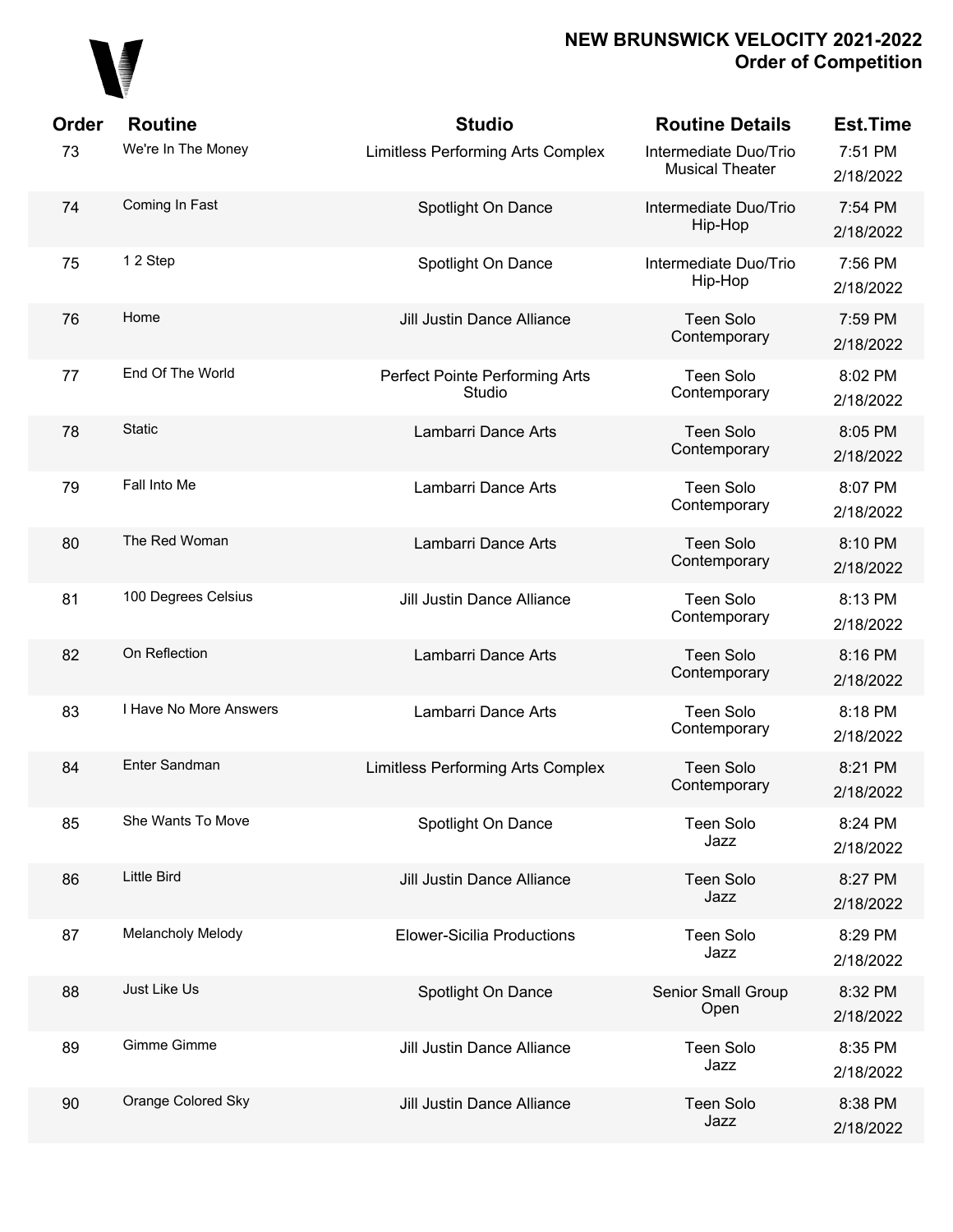

| Order | <b>Routine</b>             | <b>Studio</b>                            | <b>Routine Details</b>        | <b>Est.Time</b>      |
|-------|----------------------------|------------------------------------------|-------------------------------|----------------------|
| 91    | That Man                   | <b>Jill Justin Dance Alliance</b>        | <b>Teen Solo</b><br>Jazz      | 8:41 PM<br>2/18/2022 |
| 92    | That Way                   | Spotlight On Dance                       | <b>Teen Solo</b><br>Lyrical   | 8:43 PM<br>2/18/2022 |
| 93    | Lost Without You           | <b>Jill Justin Dance Alliance</b>        | <b>Teen Solo</b><br>Lyrical   | 8:46 PM<br>2/18/2022 |
| 94    | Silent All These Years     | <b>Elower-Sicilia Productions</b>        | <b>Teen Solo</b><br>Lyrical   | 8:49 PM<br>2/18/2022 |
| 95    | <b>Wicked Game</b>         | Perfect Pointe Performing Arts<br>Studio | <b>Teen Solo</b><br>Lyrical   | 8:52 PM<br>2/18/2022 |
| 96    | <b>Tainted Love</b>        | Spotlight On Dance                       | <b>Teen Solo</b><br>Tap       | 8:54 PM<br>2/18/2022 |
| 97    | The Funeral                | Spotlight On Dance                       | Senior Small Group<br>Lyrical | 8:57 PM<br>2/18/2022 |
| 98    | ** 5 MINUTE JUDGES BREAK** | <b>VELOCITY DANCE CONVENTION</b>         |                               | 9:00 PM<br>2/18/2022 |
| 99    | Total Eclipse Of The Heart | <b>Jill Justin Dance Alliance</b>        | <b>Teen Solo</b><br>Open      | 9:05 PM<br>2/18/2022 |
| 100   | Happy When It Rains        | <b>Elower-Sicilia Productions</b>        | <b>Teen Solo</b><br>Tap       | 9:07 PM<br>2/18/2022 |
| 101   | Saw Her Standing There     | <b>Elower-Sicilia Productions</b>        | <b>Teen Solo</b><br>Tap       | 9:10 PM<br>2/18/2022 |
| 102   | Puttin' On The Ritz        | Spotlight On Dance                       | <b>Teen Solo</b><br>Tap       | 9:13 PM<br>2/18/2022 |
| 103   | Madness                    | NJ Center Of Dance                       | Teen Solo<br>Open             | 9:16 PM<br>2/18/2022 |
| 104   | Nothing's As It Seems      | Spotlight On Dance                       | Teen Solo<br>Open             | 9:18 PM<br>2/18/2022 |
| 105   | 212                        | Spotlight On Dance                       | Senior Small Group<br>Jazz    | 9:21 PM<br>2/18/2022 |
| 106   | One Night Only             | <b>Jill Justin Dance Alliance</b>        | Senior Small Group<br>Jazz    | 9:24 PM<br>2/18/2022 |
| 107   | <b>Glass Ceiling</b>       | Lambarri Dance Arts                      | <b>Teen Solo</b><br>Open      | 9:27 PM<br>2/18/2022 |
| 108   | Singin In The Rain         | <b>Elower-Sicilia Productions</b>        | Teen Solo<br>Open             | 9:30 PM<br>2/18/2022 |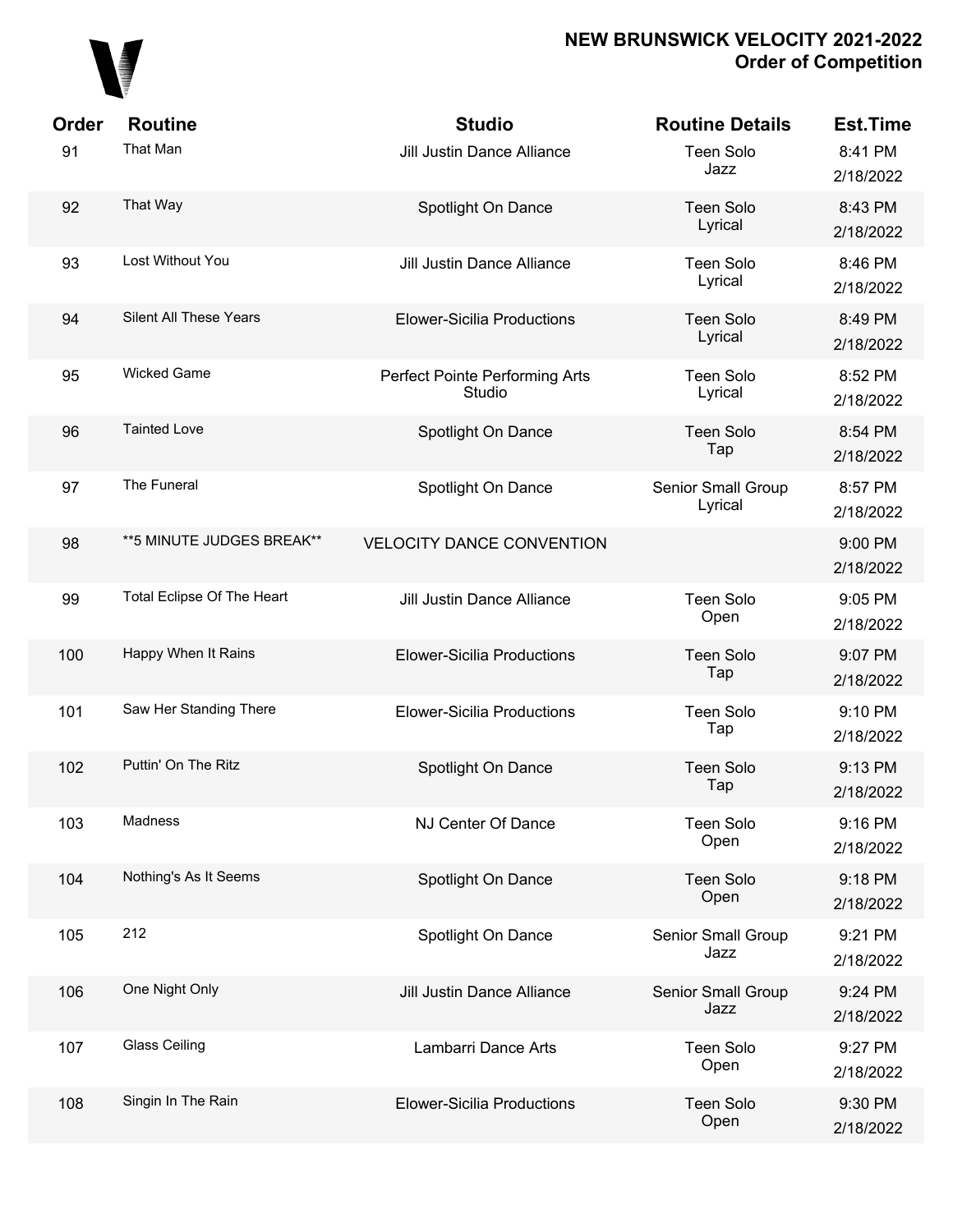

| Order | <b>Routine</b>           | <b>Studio</b>                            | <b>Routine Details</b>              | <b>Est.Time</b>       |
|-------|--------------------------|------------------------------------------|-------------------------------------|-----------------------|
| 109   | Sahara                   | Perfect Pointe Performing Arts<br>Studio | Teen Solo<br>Open                   | 9:33 PM<br>2/18/2022  |
| 110   | Hate Me                  | Spotlight On Dance                       | <b>Teen Solo</b><br>Open            | 9:35 PM<br>2/18/2022  |
| 111   | So Much Better           | Limitless Performing Arts Complex        | Teen Solo<br><b>Musical Theater</b> | 9:38 PM<br>2/18/2022  |
| 112   | Post That                | Spotlight On Dance                       | <b>Teen Solo</b><br>Hip-Hop         | 9:41 PM<br>2/18/2022  |
| 113   | Bun Up The Dance         | Spotlight On Dance                       | Teen Solo<br>Hip-Hop                | 9:44 PM<br>2/18/2022  |
| 114   | Don't Get Comfortable    | Perfect Pointe Performing Arts<br>Studio | <b>Teen Solo</b><br>Hip-Hop         | 9:46 PM<br>2/18/2022  |
| 115   | With Me With You         | Lambarri Dance Arts                      | Teen Duo/Trio<br>Contemporary       | 9:49 PM<br>2/18/2022  |
| 116   | Savage                   | Spotlight On Dance                       | Senior Small Group<br>Hip-Hop       | 9:52 PM<br>2/18/2022  |
| 117   | The Chain                | Jill Justin Dance Alliance               | Senior Small Group<br>Contemporary  | 9:55 PM<br>2/18/2022  |
| 118   | For My Help              | Limitless Performing Arts Complex        | Teen Duo/Trio<br>Contemporary       | 9:58 PM<br>2/18/2022  |
| 119   | Michicant                | Lambarri Dance Arts                      | Teen Duo/Trio<br>Contemporary       | 10:01 PM<br>2/18/2022 |
| 120   | Maybe Next Time          | <b>Elower-Sicilia Productions</b>        | Teen Duo/Trio<br>Contemporary       | 10:03 PM<br>2/18/2022 |
| 121   | Lost Without You         | Spotlight On Dance                       | Teen Duo/Trio<br>Lyrical            | 10:06 PM<br>2/18/2022 |
| 122   | Good Enough For Granddad | <b>Elower-Sicilia Productions</b>        | Teen Duo/Trio<br>Tap                | 10:09 PM<br>2/18/2022 |
| 123   | Get Low                  | Spotlight On Dance                       | Teen Duo/Trio<br>Hip-Hop            | 10:12 PM<br>2/18/2022 |
| 124   | Party                    | Spotlight On Dance                       | Teen Duo/Trio<br>Hip-Hop            | 10:14 PM<br>2/18/2022 |
| 125   | Fasta                    | Spotlight On Dance                       | Teen Duo/Trio<br>Hip-Hop            | 10:17 PM<br>2/18/2022 |
| 126   | **AWARDS**               | <b>VELOCITY DANCE CONVENTION</b>         |                                     | 10:20 PM<br>2/18/2022 |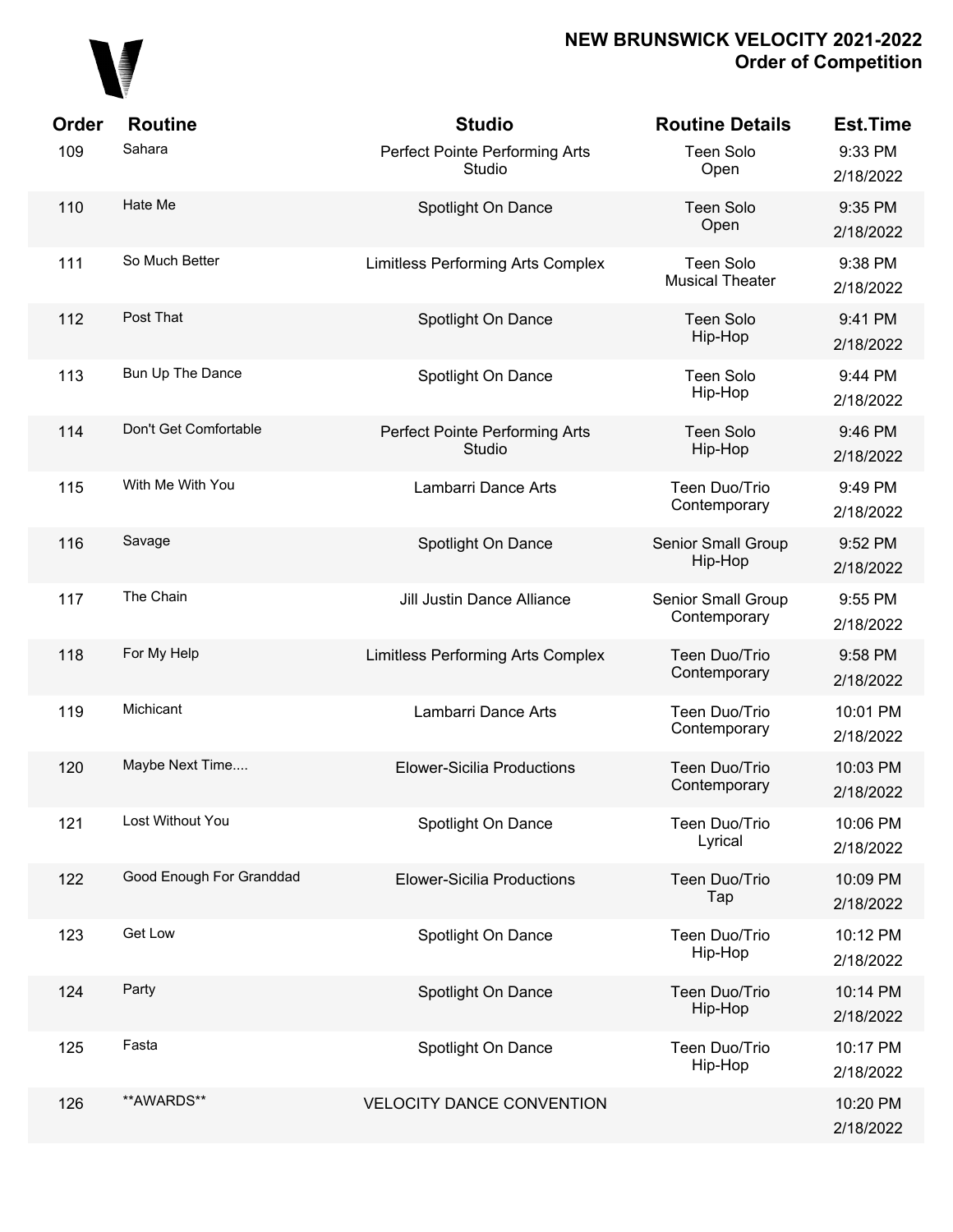

| Order | <b>Routine</b>            | <b>Studio</b>                            | <b>Routine Details</b>              | <b>Est.Time</b>      |
|-------|---------------------------|------------------------------------------|-------------------------------------|----------------------|
| 127   | Peter Pan And The Pirates | <b>Elower-Sicilia Productions</b>        | Intermediate Line<br><b>Ballet</b>  | 3:00 PM<br>2/19/2022 |
| 128   | Tear It Up                | Jill Justin Dance Alliance               | Intermediate Line<br>Hip-Hop        | 3:05 PM<br>2/19/2022 |
| 129   | My Girl                   | Perfect Pointe Performing Arts<br>Studio | Junior Small Group<br>Contemporary  | 3:10 PM<br>2/19/2022 |
| 130   | La Fille Mal Gardee       | Limitless Performing Arts Complex        | Mini Solo<br><b>Ballet</b>          | 3:13 PM<br>2/19/2022 |
| 131   | My Boyfriend's Back       | <b>Elower-Sicilia Productions</b>        | Mini Solo<br>Jazz                   | 3:15 PM<br>2/19/2022 |
| 132   | Yes I Can                 | Perfect Pointe Performing Arts<br>Studio | Mini Solo<br>Jazz                   | 3:18 PM<br>2/19/2022 |
| 133   | Fabulous                  | Limitless Performing Arts Complex        | Mini Solo<br>Jazz                   | 3:21 PM<br>2/19/2022 |
| 134   | The Same Stars            | Perfect Pointe Performing Arts<br>Studio | Mini Solo<br>Lyrical                | 3:24 PM<br>2/19/2022 |
| 135   | <b>Magical Thinking</b>   | <b>Elower-Sicilia Productions</b>        | Junior Small Group<br>Contemporary  | 3:26 PM<br>2/19/2022 |
| 136   | Nothin' Like This Before  | Perfect Pointe Performing Arts<br>Studio | Junior Small Group<br>Jazz          | 3:29 PM<br>2/19/2022 |
| 137   | Shake The Room            | Spotlight On Dance                       | Junior Small Group<br>Jazz          | 3:32 PM<br>2/19/2022 |
| 138   | <b>Twist And Shout</b>    | <b>Elower-Sicilia Productions</b>        | Mini Solo<br>Tap                    | 3:35 PM<br>2/19/2022 |
| 139   | Go The Distance           | Limitless Performing Arts Complex        | Mini Solo<br>Lyrical                | 3:38 PM<br>2/19/2022 |
| 140   | She's Gonna Shine         | Perfect Pointe Performing Arts<br>Studio | Mini Solo<br>Lyrical                | 3:41 PM<br>2/19/2022 |
| 141   | <b>Small Moments</b>      | Perfect Pointe Performing Arts<br>Studio | Mini Solo<br>Lyrical                | 3:44 PM<br>2/19/2022 |
| 142   | Light Of Mine             | Perfect Pointe Performing Arts<br>Studio | Mini Solo<br>Lyrical                | 3:46 PM<br>2/19/2022 |
| 143   | Born To Entertain         | Perfect Pointe Performing Arts<br>Studio | Mini Solo<br><b>Musical Theater</b> | 3:49 PM<br>2/19/2022 |
| 144   | Put On A Happy Face       | Perfect Pointe Performing Arts<br>Studio | Mini Solo<br><b>Musical Theater</b> | 3:52 PM<br>2/19/2022 |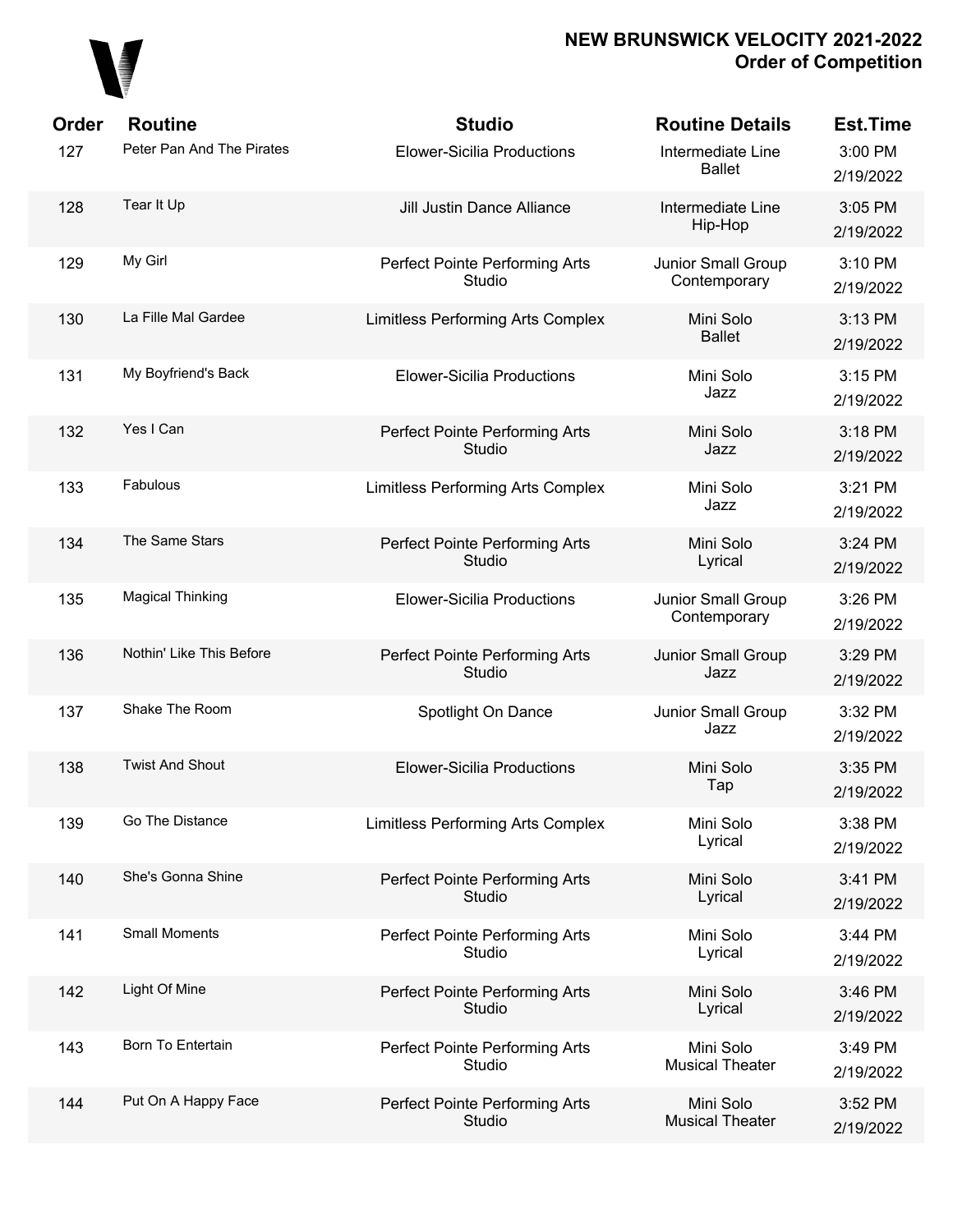

| <b>Order</b> | <b>Routine</b>                        | <b>Studio</b>                            | <b>Routine Details</b>        | <b>Est.Time</b>      |
|--------------|---------------------------------------|------------------------------------------|-------------------------------|----------------------|
| 145          | Girls Just Want To Have Fun           | <b>Limitless Performing Arts Complex</b> | Mini Duo/Trio<br>Jazz         | 3:55 PM<br>2/19/2022 |
| 146          | Swing The Mood                        | <b>Elower-Sicilia Productions</b>        | Mini Small Group<br>Jazz      | 3:57 PM<br>2/19/2022 |
| 147          | Rule The World                        | Perfect Pointe Performing Arts<br>Studio | Junior Solo<br>Contemporary   | 4:00 PM<br>2/19/2022 |
| 148          | Freeway Of Love                       | Perfect Pointe Performing Arts<br>Studio | Mini Small Group<br>Jazz      | 4:03 PM<br>2/19/2022 |
| 149          | I Promise You                         | Jill Justin Dance Alliance               | Junior Solo<br>Contemporary   | 4:06 PM<br>2/19/2022 |
| 150          | Surf Crazy                            | Limitless Performing Arts Complex        | Mini Small Group<br>Jazz      | 4:09 PM<br>2/19/2022 |
| 151          | Bye Bye Blackbird                     | <b>Elower-Sicilia Productions</b>        | Junior Solo<br>Jazz           | 4:12 PM<br>2/19/2022 |
| 152          | You'll Be In My Heart                 | Perfect Pointe Performing Arts<br>Studio | Mini Small Group<br>Lyrical   | 4:15 PM<br>2/19/2022 |
| 153          | This Is My Night                      | <b>Jill Justin Dance Alliance</b>        | Junior Solo<br>Jazz           | 4:18 PM<br>2/19/2022 |
| 154          | I Dont Feel Like Dancin'              | Jill Justin Dance Alliance               | Junior Solo<br>Jazz           | 4:20 PM<br>2/19/2022 |
| 155          | Nothing's Gonna Stop Me               | Spotlight On Dance                       | Junior Solo<br>Jazz           | 4:23 PM<br>2/19/2022 |
| 156          | A Dream Is A Wish Your Heart<br>Makes | Spotlight On Dance                       | Junior Solo<br>Lyrical        | 4:26 PM<br>2/19/2022 |
| 157          | Little Bit Too Much                   | Perfect Pointe Performing Arts<br>Studio | Junior Solo<br>Jazz           | 4:29 PM<br>2/19/2022 |
| 158          | **5 MINUTE JUDGES BREAK**             | <b>VELOCITY DANCE CONVENTION</b>         |                               | 4:31 PM<br>2/19/2022 |
| 159          | <b>Hanging Tree</b>                   | Limitless Performing Arts Complex        | Junior Solo<br>Contemporary   | 4:36 PM<br>2/19/2022 |
| 160          | Wake Me Up                            | Perfect Pointe Performing Arts<br>Studio | Junior Solo<br>Lyrical        | 4:38 PM<br>2/19/2022 |
| 161          | Grow                                  | Perfect Pointe Performing Arts<br>Studio | Junior Solo<br>Lyrical        | 4:41 PM<br>2/19/2022 |
| 162          | Over The Rainbow                      | <b>Elower-Sicilia Productions</b>        | Junior Small Group<br>Lyrical | 4:44 PM<br>2/19/2022 |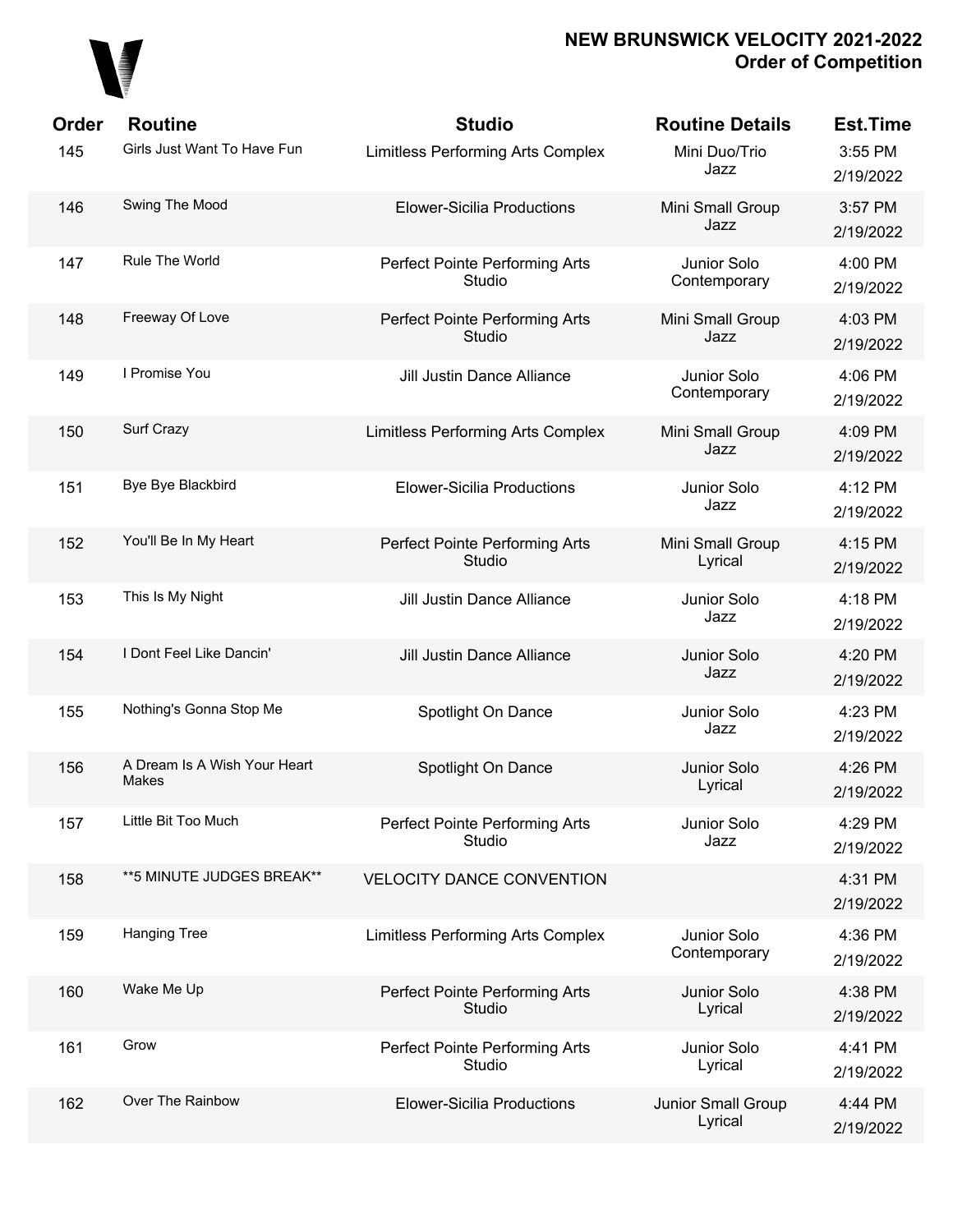

| Order<br>163 | <b>Routine</b><br>Iris       | <b>Studio</b><br>Limitless Performing Arts Complex | <b>Routine Details</b><br>Junior Small Group<br>Lyrical | <b>Est.Time</b><br>4:47 PM<br>2/19/2022 |
|--------------|------------------------------|----------------------------------------------------|---------------------------------------------------------|-----------------------------------------|
| 164          | Slow Down                    | Spotlight On Dance                                 | Junior Small Group<br>Lyrical                           | 4:50 PM<br>2/19/2022                    |
| 165          | Tightrope                    | Perfect Pointe Performing Arts<br>Studio           | Junior Solo<br>Lyrical                                  | 4:53 PM<br>2/19/2022                    |
| 166          | Your Song                    | <b>Elower-Sicilia Productions</b>                  | Junior Solo<br>Lyrical                                  | 4:56 PM<br>2/19/2022                    |
| 167          | Us Chickens                  | Perfect Pointe Performing Arts<br>Studio           | Mini Small Group<br>Tap                                 | 4:58 PM<br>2/19/2022                    |
| 168          | Wah De Da De                 | Perfect Pointe Performing Arts<br>Studio           | Junior Solo<br>Tap                                      | 5:01 PM<br>2/19/2022                    |
| 169          | Smooth Criminal              | Jill Justin Dance Alliance                         | Junior Solo<br>Tap                                      | 5:04 PM<br>2/19/2022                    |
| 170          | I Just Can't Wait To Be King | <b>Elower-Sicilia Productions</b>                  | Junior Solo<br>Tap                                      | 5:07 PM<br>2/19/2022                    |
| 171          | A Beautiful Thing            | Perfect Pointe Performing Arts<br>Studio           | Junior Small Group<br>Lyrical                           | 5:10 PM<br>2/19/2022                    |
| 172          | Explosion                    | <b>Elower-Sicilia Productions</b>                  | <b>Intermediate Small</b><br>Group<br>$ln - -$          | 5:13 PM<br>2/19/2022                    |
| 173          | Manicure                     | Limitless Performing Arts Complex                  | <b>Intermediate Small</b><br>Group<br>$ln - -$          | 5:16 PM<br>2/19/2022                    |
| 174          | Telephone                    | Spotlight On Dance                                 | <b>Intermediate Small</b><br>Group<br>$1 - - -$         | 5:19 PM<br>2/19/2022                    |
| 175          | <b>Upside Down</b>           | Perfect Pointe Performing Arts<br>Studio           | Junior Solo<br><b>Musical Theater</b>                   | 5:22 PM<br>2/19/2022                    |
| 176          | You're Welcome               | <b>Elower-Sicilia Productions</b>                  | Junior Solo<br>Tap                                      | 5:24 PM<br>2/19/2022                    |
| 177          | Get A Move On                | Perfect Pointe Performing Arts<br>Studio           | Junior Solo<br>Tap                                      | 5:27 PM<br>2/19/2022                    |
| 178          | The Artist                   | <b>Elower-Sicilia Productions</b>                  | Junior Solo<br>Open                                     | 5:30 PM<br>2/19/2022                    |
| 179          | Ding Dong The Witch Is Dead  | Spotlight On Dance                                 | Junior Solo<br><b>Musical Theater</b>                   | 5:33 PM<br>2/19/2022                    |
| 180          | Work Me Down                 | Limitless Performing Arts Complex                  | Junior Solo<br>Open                                     | 5:35 PM<br>2/19/2022                    |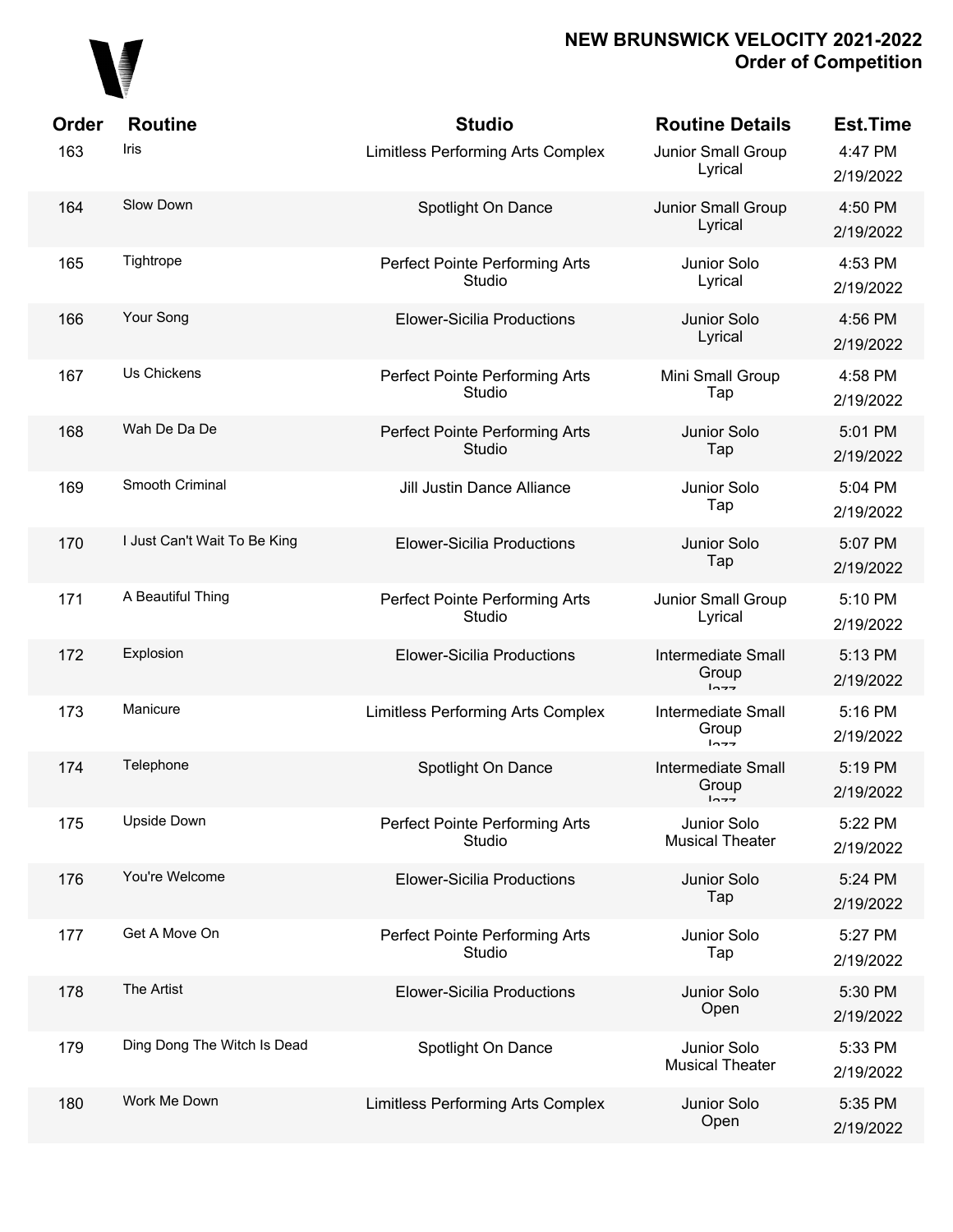

| Order | <b>Routine</b>        | <b>Studio</b>                            | <b>Routine Details</b>                                                 | <b>Est.Time</b>      |
|-------|-----------------------|------------------------------------------|------------------------------------------------------------------------|----------------------|
| 181   | Three Little Birds    | <b>Elower-Sicilia Productions</b>        | Junior Small Group<br>Tap                                              | 5:38 PM<br>2/19/2022 |
| 182   | Space Jam             | Perfect Pointe Performing Arts<br>Studio | Junior Small Group<br>Tap                                              | 5:41 PM<br>2/19/2022 |
| 183   | Fam Jam               | Spotlight On Dance                       | Junior Small Group<br>Hip-Hop                                          | 5:44 PM<br>2/19/2022 |
| 184   | This Bitter Earth     | Limitless Performing Arts Complex        | Intermediate Large<br>Group<br>Contemperary                            | 5:47 PM<br>2/19/2022 |
| 185   | My Strongest Suit     | Limitless Performing Arts Complex        | Junior Solo<br><b>Musical Theater</b>                                  | 5:50 PM<br>2/19/2022 |
| 186   | Jet Set               | <b>Elower-Sicilia Productions</b>        | Junior Duo/Trio<br>Open                                                | 5:53 PM<br>2/19/2022 |
| 187   | Fit As a Fiddle       | <b>Elower-Sicilia Productions</b>        | Junior Duo/Trio<br>Tap                                                 | 5:56 PM<br>2/19/2022 |
| 188   | Low                   | Jill Justin Dance Alliance               | Junior Solo<br>Hip-Hop                                                 | 5:58 PM<br>2/19/2022 |
| 189   | Do It Like This       | Perfect Pointe Performing Arts<br>Studio | Junior Duo/Trio<br>Jazz                                                | 6:01 PM<br>2/19/2022 |
| 190   | Time After Time       | <b>Elower-Sicilia Productions</b>        | Junior Duo/Trio<br>Lyrical                                             | 6:04 PM<br>2/19/2022 |
| 191   | Trolls                | <b>Elower-Sicilia Productions</b>        | Junior Duo/Trio<br>Tap                                                 | 6:07 PM<br>2/19/2022 |
| 192   | Sing Sing Sing        | Spotlight On Dance                       | <b>Intermediate Small</b><br>Group<br>Ton                              | 6:09 PM<br>2/19/2022 |
| 193   | A Friend Like You     | Perfect Pointe Performing Arts<br>Studio | Junior Duo/Trio<br>Tap                                                 | 6:12 PM<br>2/19/2022 |
| 194   | Lemonade              | Spotlight On Dance                       | Junior Duo/Trio<br>Hip-Hop                                             | 6:15 PM<br>2/19/2022 |
| 195   | <b>Rich Mans Frug</b> | <b>Elower-Sicilia Productions</b>        | Junior Small Group<br>Open                                             | 6:18 PM<br>2/19/2022 |
| 196   | Kim Possible          | Spotlight On Dance                       | Junior Duo/Trio<br>Hip-Hop                                             | 6:21 PM<br>2/19/2022 |
| 197   | Macavity              | Perfect Pointe Performing Arts<br>Studio | Junior Large Group<br><b>Musical Theater</b>                           | 6:24 PM<br>2/19/2022 |
| 198   | Llc                   | Spotlight On Dance                       | <b>Intermediate Small</b><br>Group<br>$\overline{L}$ in $\overline{L}$ | 6:27 PM<br>2/19/2022 |
|       |                       |                                          |                                                                        |                      |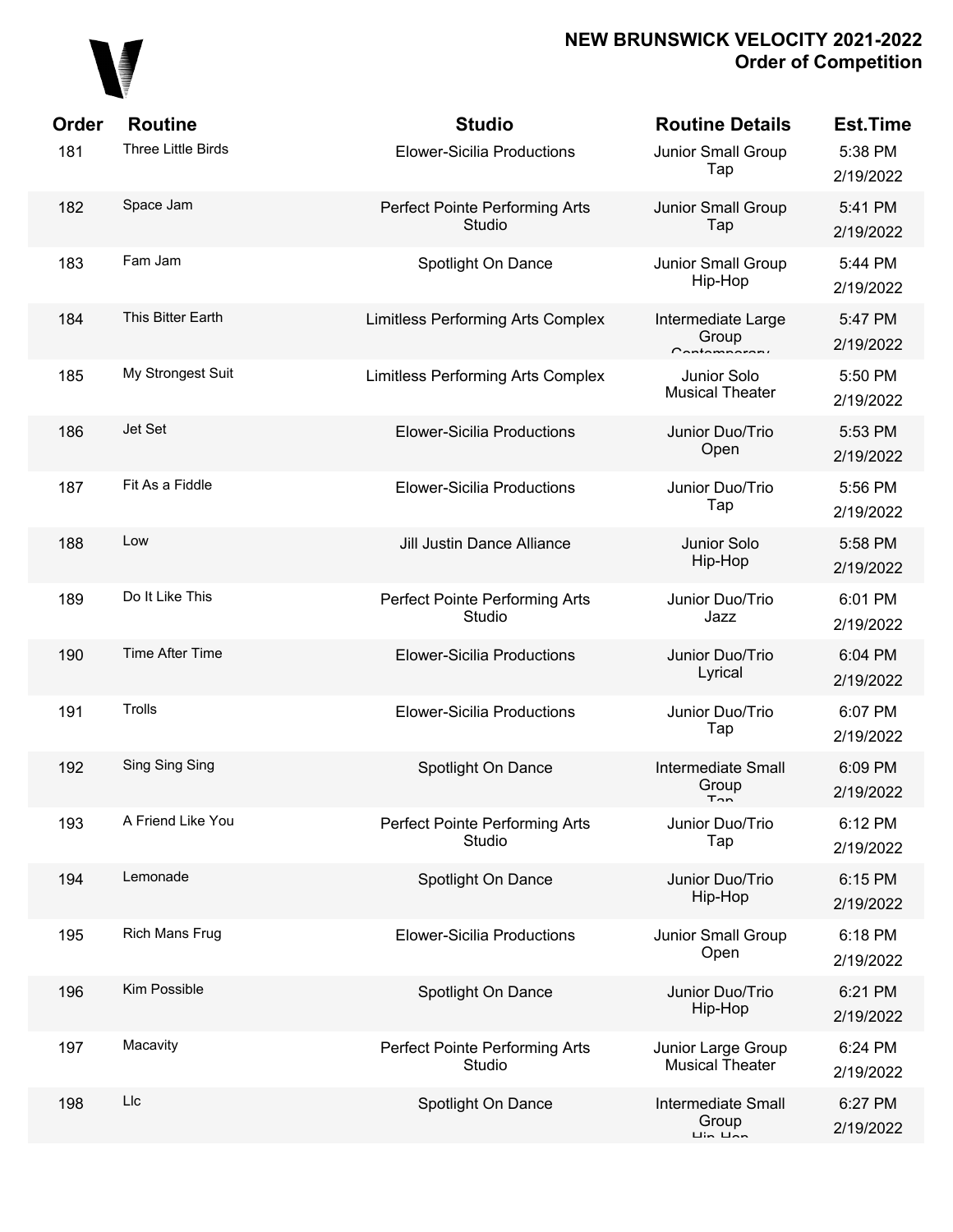# 

| Order | <b>Routine</b>                | <b>Studio</b>                            | <b>Routine Details</b>                         | <b>Est.Time</b>      |
|-------|-------------------------------|------------------------------------------|------------------------------------------------|----------------------|
| 199   | <b>Saturday Night Parties</b> | <b>Elower-Sicilia Productions</b>        | Intermediate Large<br>Group<br>10.77           | 6:30 PM<br>2/19/2022 |
| 200   | Party                         | <b>Limitless Performing Arts Complex</b> | Intermediate Large<br>Group<br>10.77           | 6:33 PM<br>2/19/2022 |
| 201   | Come Together                 | Jill Justin Dance Alliance               | Intermediate Large<br>Group<br>$\sim$          | 6:36 PM<br>2/19/2022 |
| 202   | Bring It On                   | Spotlight On Dance                       | Intermediate Large<br>Group<br>Munical Thootor | 6:39 PM<br>2/19/2022 |
| 203   | <b>Bicycle Race</b>           | <b>Elower-Sicilia Productions</b>        | Intermediate Large<br>Group<br>$T_{\rm{on}}$   | 6:42 PM<br>2/19/2022 |
| 204   | **AWARDS**                    | <b>VELOCITY DANCE CONVENTION</b>         |                                                | 6:45 PM<br>2/19/2022 |
| 205   | Icons                         | Spotlight On Dance                       | <b>Teen Production</b><br>Open                 | 7:20 PM<br>2/19/2022 |
| 206   | Make My Day                   | <b>Elower-Sicilia Productions</b>        | <b>Teen Small Group</b><br>Contemporary        | 7:26 PM<br>2/19/2022 |
| 207   | I Can Fly                     | Perfect Pointe Performing Arts<br>Studio | <b>Teen Small Group</b><br>Contemporary        | 7:29 PM<br>2/19/2022 |
| 208   | Anything Worth Holding On To  | Limitless Performing Arts Complex        | <b>Teen Small Group</b><br>Lyrical             | 7:32 PM<br>2/19/2022 |
| 209   | Rock You                      | Jill Justin Dance Alliance               | <b>Teen Small Group</b><br>Tap                 | 7:35 PM<br>2/19/2022 |
| 210   | Yesterday                     | <b>Elower-Sicilia Productions</b>        | <b>Teen Small Group</b><br>Lyrical             | 7:38 PM<br>2/19/2022 |
| 211   | Riptide                       | Spotlight On Dance                       | Senior Solo<br>Contemporary                    | 7:41 PM<br>2/19/2022 |
| 212   | For My Sister                 | Spotlight On Dance                       | Senior Solo<br>Contemporary                    | 7:43 PM<br>2/19/2022 |
| 213   | Cringe                        | Jill Justin Dance Alliance               | Senior Solo<br>Contemporary                    | 7:46 PM<br>2/19/2022 |
| 214   | The Sound Of Hate             | Lambarri Dance Arts                      | Senior Solo<br>Contemporary                    | 7:49 PM<br>2/19/2022 |
| 215   | My Mind                       | Jill Justin Dance Alliance               | Senior Solo<br>Contemporary                    | 7:52 PM<br>2/19/2022 |
| 216   | Hope There's Someone          | Lambarri Dance Arts                      | Senior Solo<br>Contemporary                    | 7:54 PM<br>2/19/2022 |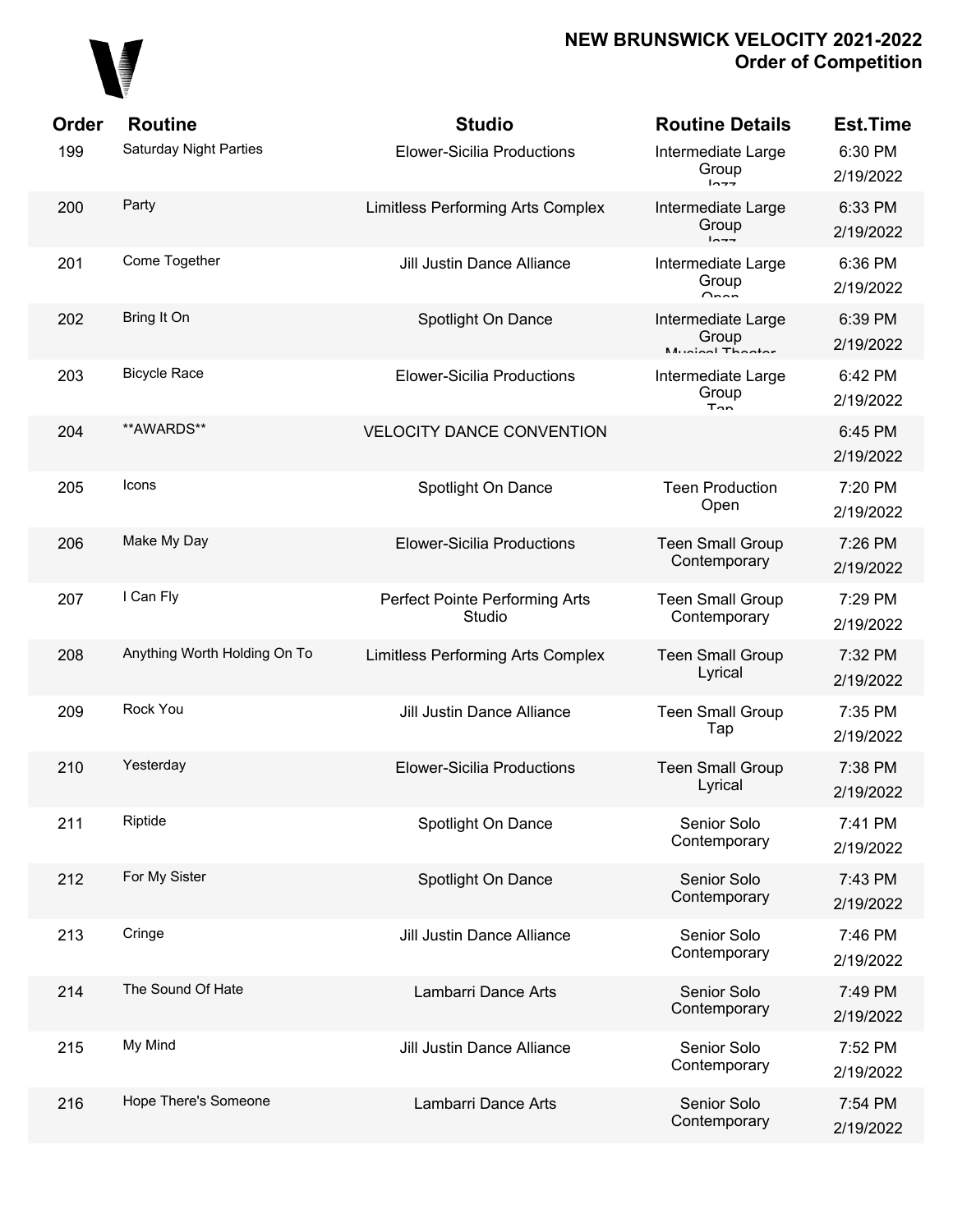

| <b>Order</b> | <b>Routine</b>        | <b>Studio</b>                            | <b>Routine Details</b>                            | <b>Est.Time</b>      |
|--------------|-----------------------|------------------------------------------|---------------------------------------------------|----------------------|
| 217          | Shakira Shakira       | Spotlight On Dance                       | <b>Teen Small Group</b><br>Jazz                   | 7:57 PM<br>2/19/2022 |
| 218          | Seasons Of The Witch  | Perfect Pointe Performing Arts<br>Studio | <b>Teen Small Group</b><br>Jazz                   | 8:00 PM<br>2/19/2022 |
| 219          | Be Happy              | <b>Elower-Sicilia Productions</b>        | <b>Teen Small Group</b><br>Tap                    | 8:03 PM<br>2/19/2022 |
| 220          | Writer In The Dark    | <b>Jill Justin Dance Alliance</b>        | Senior Solo<br>Contemporary                       | 8:06 PM<br>2/19/2022 |
| 221          | <b>Numbers</b>        | Lambarri Dance Arts                      | Senior Solo<br>Contemporary                       | 8:09 PM<br>2/19/2022 |
| 222          | Get Up                | Spotlight On Dance                       | Senior Large Group<br>Tap                         | 8:12 PM<br>2/19/2022 |
| 223          | Fly Me To The Moon    | <b>Jill Justin Dance Alliance</b>        | Senior Solo<br>Jazz                               | 8:15 PM<br>2/19/2022 |
| 224          | I Love You Like       | <b>Elower-Sicilia Productions</b>        | Senior Solo<br>Jazz                               | 8:17 PM<br>2/19/2022 |
| 225          | Memories              | Debra Sparks Dance Works                 | Senior Solo<br>Lyrical                            | 8:20 PM<br>2/19/2022 |
| 226          | Look At Me Now        | <b>Jill Justin Dance Alliance</b>        | Teen Large Group<br>Tap                           | 8:23 PM<br>2/19/2022 |
| 227          | Wherever You Will Go  | Spotlight On Dance                       | <b>Teen Small Group</b><br>Lyrical                | 8:26 PM<br>2/19/2022 |
| 228          | Angel By The Wings    | Perfect Pointe Performing Arts<br>Studio | <b>Teen Small Group</b><br>Lyrical                | 8:29 PM<br>2/19/2022 |
| 229          | Spellbound            | <b>Elower-Sicilia Productions</b>        | <b>Teen Small Group</b><br>Open                   | 8:32 PM<br>2/19/2022 |
| 230          | Pass the Hot Sauce    | Lambarri Dance Arts                      | <b>Teen Small Group</b><br>Open                   | 8:35 PM<br>2/19/2022 |
| 231          | Too Original          | Spotlight On Dance                       | <b>Teen Small Group</b><br>Hip-Hop                | 8:38 PM<br>2/19/2022 |
| 232          | Razzle Dazzle         | Jill Justin Dance Alliance               | Teen Large Group<br><b>Musical Theater</b>        | 8:41 PM<br>2/19/2022 |
| 233          | A Bushel And A Peck   | <b>Elower-Sicilia Productions</b>        | <b>Teen Small Group</b><br><b>Musical Theater</b> | 8:44 PM<br>2/19/2022 |
| 234          | Make You Feel My Love | Spotlight On Dance                       | Senior Solo<br>Lyrical                            | 8:47 PM<br>2/19/2022 |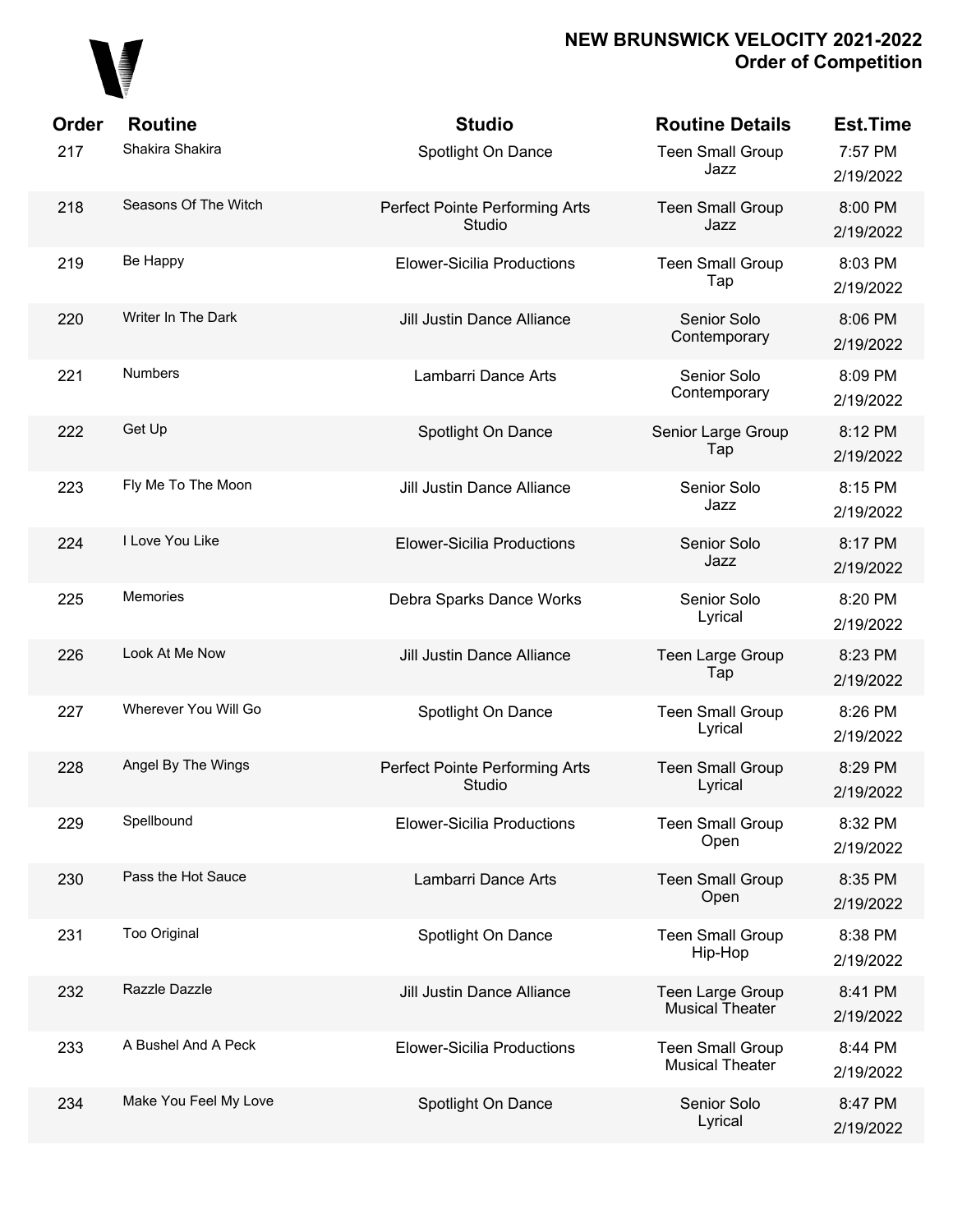

| Order | <b>Routine</b>             | <b>Studio</b>                            | <b>Routine Details</b>                       | <b>Est.Time</b>      |
|-------|----------------------------|------------------------------------------|----------------------------------------------|----------------------|
| 235   | Run To You                 | Spotlight On Dance                       | Senior Solo<br>Lyrical                       | 8:50 PM<br>2/19/2022 |
| 236   | ** 5 MINUTE JUDGES BREAK** | <b>VELOCITY DANCE CONVENTION</b>         |                                              | 8:52 PM<br>2/19/2022 |
| 237   | <b>Bring It Back</b>       | Jill Justin Dance Alliance               | <b>Teen Line</b><br>Hip-Hop                  | 8:57 PM<br>2/19/2022 |
| 238   | Bring The Pain             | <b>Elower-Sicilia Productions</b>        | Teen Large Group<br>Hip-Hop                  | 9:02 PM<br>2/19/2022 |
| 239   | Hallelujah                 | Debra Sparks Dance Works                 | Senior Solo<br>Lyrical                       | 9:05 PM<br>2/19/2022 |
| 240   | Dreams                     | Spotlight On Dance                       | Senior Solo<br>Lyrical                       | 9:07 PM<br>2/19/2022 |
| 241   | I Am                       | Limitless Performing Arts Complex        | Senior Solo<br>Lyrical                       | 9:10 PM<br>2/19/2022 |
| 242   | Only Human                 | Spotlight On Dance                       | Senior Solo<br>Tap                           | 9:13 PM<br>2/19/2022 |
| 243   | Dancing Queen              | <b>Jill Justin Dance Alliance</b>        | Senior Solo<br>Tap                           | 9:16 PM<br>2/19/2022 |
| 244   | Luck Be A Lady             | <b>Elower-Sicilia Productions</b>        | Senior Solo<br>Tap                           | 9:18 PM<br>2/19/2022 |
| 245   | <b>Billie Jean</b>         | Perfect Pointe Performing Arts<br>Studio | Senior Solo<br>Tap                           | 9:21 PM<br>2/19/2022 |
| 246   | Joyful Joyful              | Spotlight On Dance                       | Senior Large Group<br><b>Musical Theater</b> | 9:24 PM<br>2/19/2022 |
| 247   | <b>Best Thing</b>          | <b>Elower-Sicilia Productions</b>        | Senior Solo<br>Tap                           | 9:27 PM<br>2/19/2022 |
| 248   | Can't Hold Us              | Spotlight On Dance                       | Senior Solo<br>Tap                           | 9:30 PM<br>2/19/2022 |
| 249   | Survivor                   | Jill Justin Dance Alliance               | Senior Solo<br>Tap                           | 9:32 PM<br>2/19/2022 |
| 250   | <b>Big Spender</b>         | Spotlight On Dance                       | Senior Solo<br><b>Musical Theater</b>        | 9:35 PM<br>2/19/2022 |
| 251   | Missy                      | Spotlight On Dance                       | Senior Solo<br>Hip-Hop                       | 9:38 PM<br>2/19/2022 |
| 252   | Diva                       | Spotlight On Dance                       | Senior Solo<br>Hip-Hop                       | 9:41 PM<br>2/19/2022 |